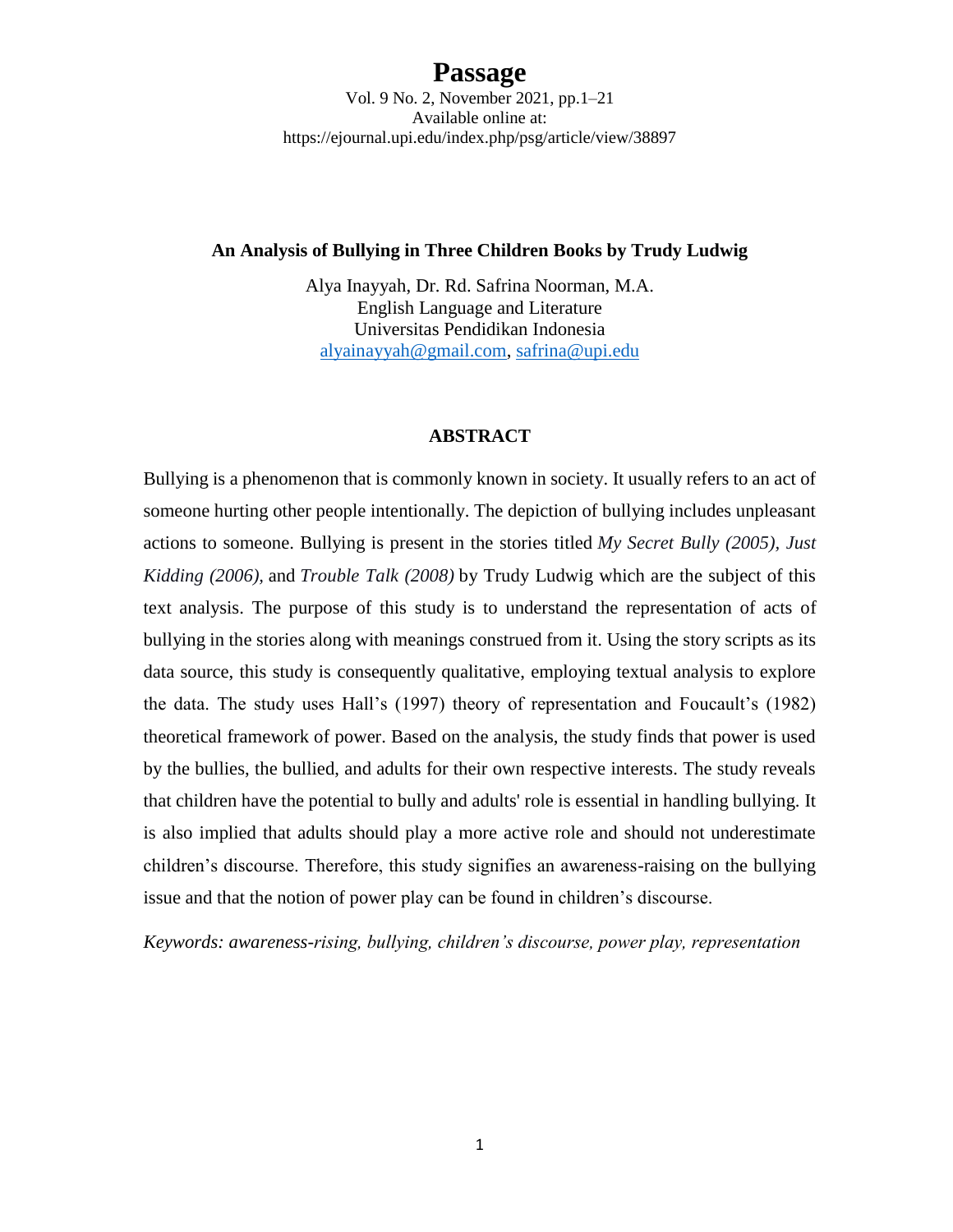Vol. 9 No. 2, November 2021, pp.1–21 Available online at: https://ejournal.upi.edu/index.php/psg/article/view/38897

#### **INTRODUCTION**

Young people even children might experience aggression, such as bullying, once in their life. This kind of aggression can cause trauma and have lasting effects into adulthood. It has become one of the most serious issues faced by many children. The word *bully* itself is a buzzer word and has become commonplace as if it is an inevitable part of growing up.

Bullying can occur almost everywhere. It usually happens in a place that has a large number of people. According to a survey by National Institute of Child Health and Human Development (NICHD) in 2010, bullying appears to occur most frequently in schools, especially in areas where adult supervision is not available. School bullying can happen in many areas of the school. The act of bullying can happen in an open space where a lot of children may see and watch them, too. However, usually, the bullies do not carry out their actions in front of adults. Bullying in the absence of supervision from older people shows that the bullies are cautious in their actions.

Based on the Global School Health Survey (GSHS) in 2015, around 18 million children age 13-15 are reported to have experienced bullying in Indonesia. This data then strengthened with the data from the Ministry of Women's Empowerment and Child Protection which states there were over 37.000 cases of bullying in a period of 9 years, from 2011 to 2019. Bullying in education or social media reached 2,473 cases, and this trend continues to increase. Unfortunately, complaints about child cases are like an iceberg phenomenon where it is likely that the number of children who are victims of bullying is more than the number that has been reported. As reported by United Nations agencies, there are more than 246 million children in schools every year suffer gender-based violence, one in three students encounters bullying and physical violence, and half of the world's teenagers experience school-based peer abuse.

Bullying does not only appear in real life but also often featured in a story. In literary context, the problem of bullying is also featured in children's literature. In relation to children's stories, for example, in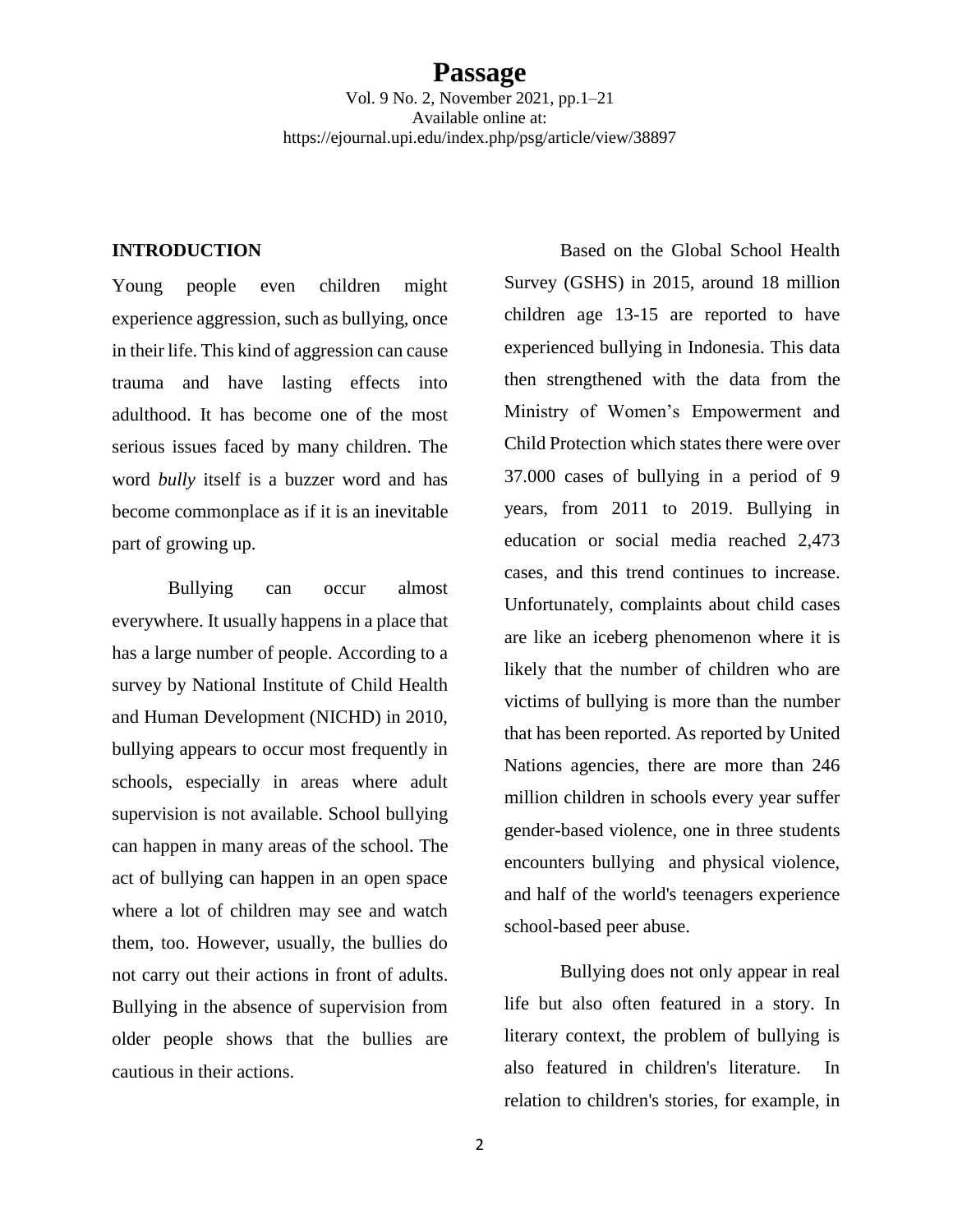the famous well-known story of Cinderella, besides being treated harshly by her two sisters and stepmother, Cinderella also often received harsh words and curses. In Indonesia, a similar story can also be found in the folklore of Bawang Putih and Bawang Merah. Just like the story of Cinderella, Bawang Putih and Bawang Merah also told about the oppression that was carried out by Bawang Merah and her mother to Bawang Putih. This story describes a lot of bad treatment received by Bawang Putih such as insulting, threatening, and abusing. These two stories are examples of whether the reader is aware of it or not, is acts of bullying. This seems to be proof that bullying has risen to the fore as a major concern since a long time ago.

There have been several studies that have looked into bullying in children's books. One of the studies is a study conducted by Wiseman and Jones (2018) that focuses on the representation of how bullying is portrayed in Children's picture books. They focused only on children's picture books that publish for the last 20 years starting from 1997-2017. They examined the forms in which bullying in children's literature is portrayed by considering the

psychological, literary, and visual elements of picture books. Wiseman and Jones argue that to analyze and understand how bullying is portrayed is essential. The study found that verbal and physical bullying are the most prevalent types of bullying described in the texts with the Caucasian boys in the schools setting are the predominant bullies compare to the girls. Another findings also explained to various responses of bullied, bystanders, and adults.

Bullying is one of the most wellknown literary themes. One of the authors that often raises issue about bullying is Trudy Ludwig. Ludwig, in her books, is often raises the issues of friendship and bullying that occurs among children at the elementary school level. Her storybook works manages to present bullying in various forms of bullying aggression. Trudy Ludwig has produced a lot of children book that specifically raises the issue of bullying. In her books, there is always one character that bullies other characters. It is possible to examine and analyze the bully characters in Ludwig's children's books since the interactions of the characters themselves are stacked with acts and responses against one another. Moreover, it is thought-provoking to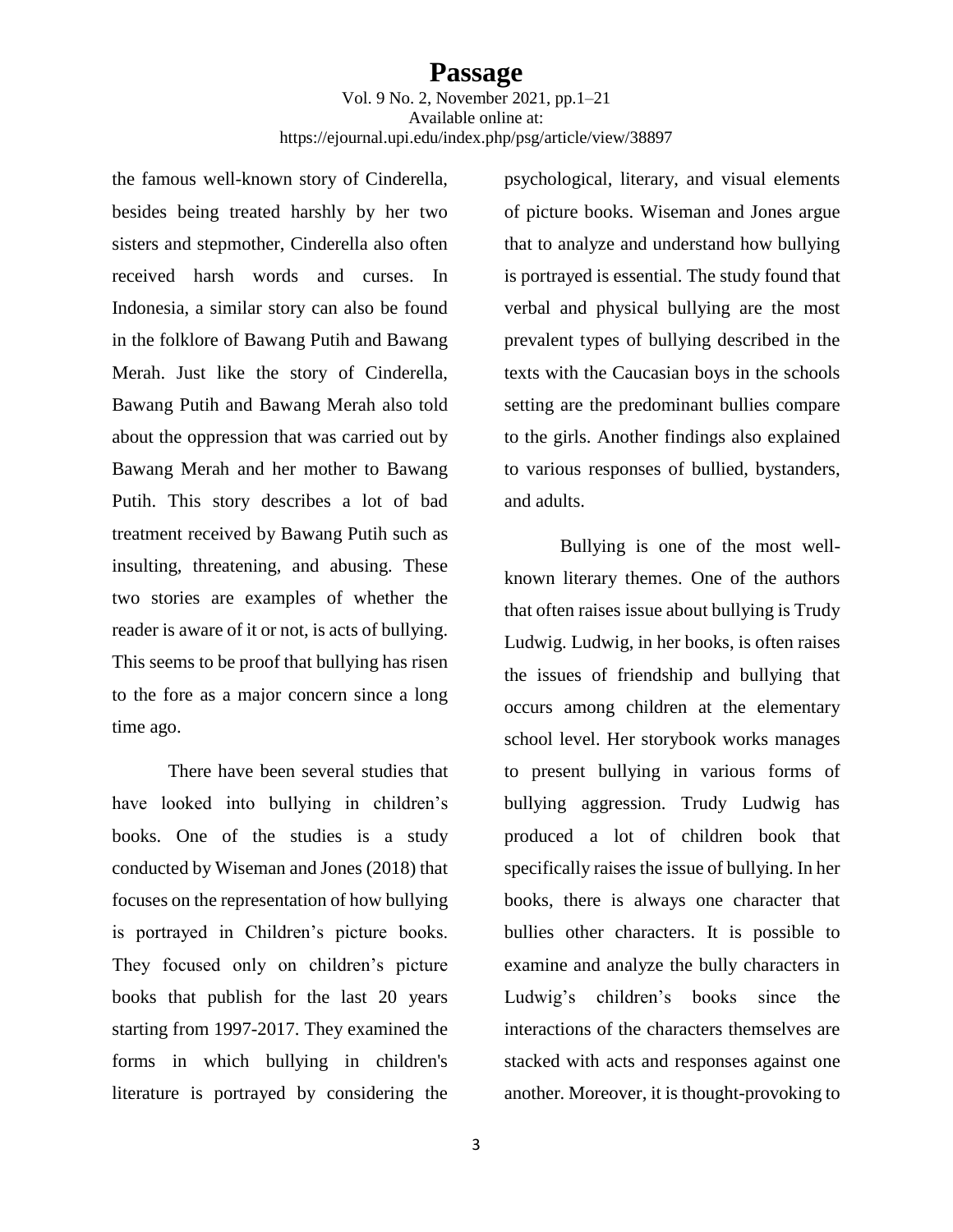analyze further about bullying that appears in Trudy Ludwig's work because it may produce other meanings. Therefore, the author's efforts to raise the issue of bullying in entertaining works such as children's stories also need to be researched, in an attempt to convey ideas represented. Thus, this research is expected to provide a deeper insight into the field of children's literature.

To contribute to the literature on the representation of the bully characters in literary work, this study is carried out in order to look into the portrayal of bullying and its potential underlying meanings by using Hall's (1997) theory of representation and Foucault's (1982) theoretical framework of power.

### **METHODOLOGY**

The study will use a qualitative analysis design. According to Adedoyin (2020) qualitative research deals with collecting and interpreting data to find an explanation about social issues. Meanwhile, Mohajan (2018) defines qualitative research as the way people define something and be understandable to the social reality. It allows researcher to explore and interpret certain situation in order to get an insight.

Since the research is aimed at exploring how bullying phenomena in Ludwig's selected texts is constructed and to learn about the representations of the constructions, the qualitative analysis design is considered suitable for this research. To do so, the study applied textual analysis and limited the data to the word choices, sentences, and utterances that contain evidence for the constructions of bullying in the stories. In order to conduct the research, Hall's framework of representation theory is used to support the study.

The study was designed to take the following procedure. First, identifying the parts that shows bullying incidents. Second, classifying the identified bullying incidents into data based on the characters taking part in the incidents. Finally, the textual evidence that have been classified is then interpreted to discover and explore to construct the representation of the acts of bullying and its meanings.

The data for this study is taken from three selected children's books by Trudy Ludwig that were published by Tricycle Press. The titles of the books are *My Secret Bully, Just Kidding,* and *Trouble Talk* that were released in 2005, 2006, and 2008. All of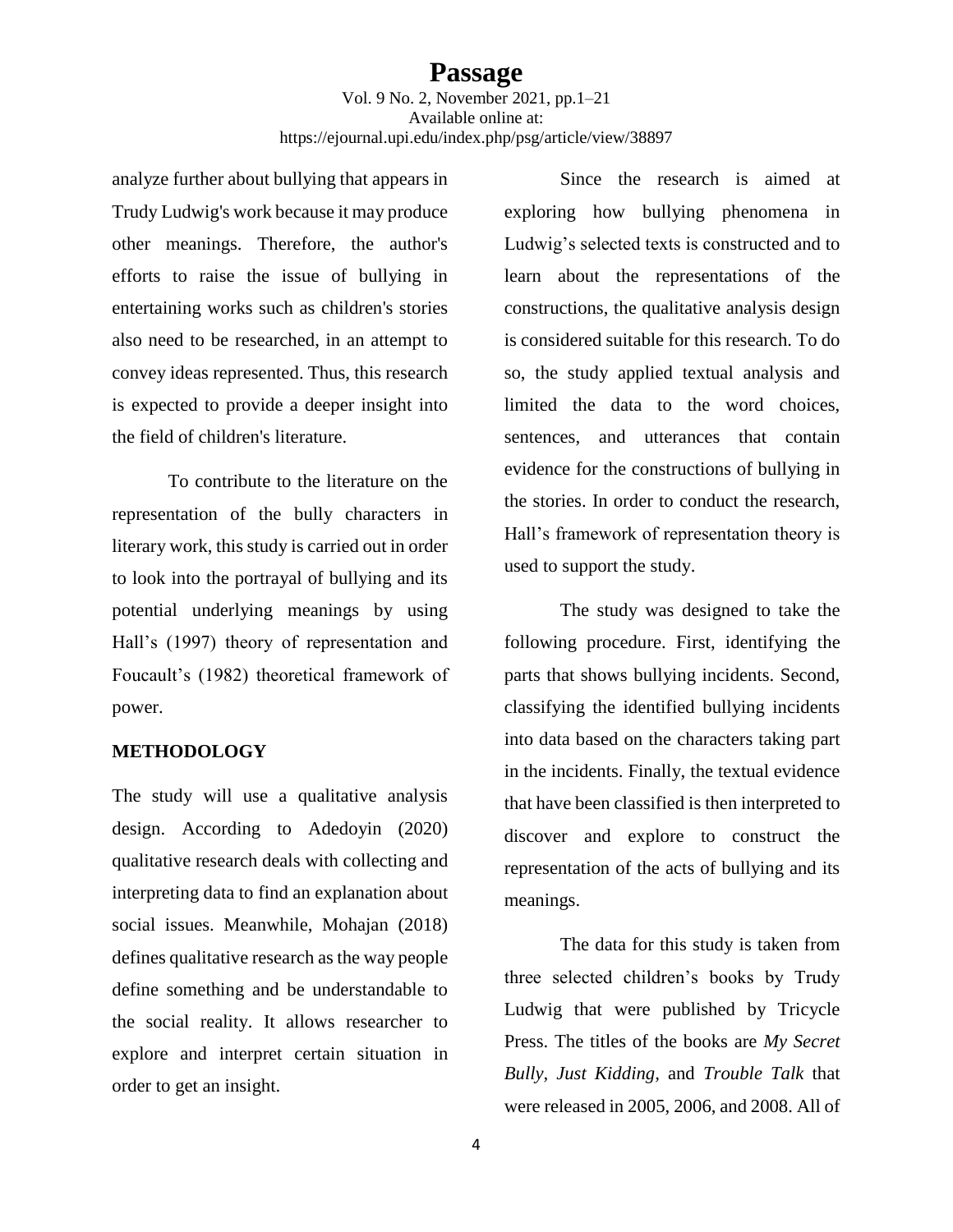the 32 page-books are in the form of picture book. One of the reasons these three books were chosen was because the author seemed to deliberately portray a bully character. Ludwig, the author of the books, seems to have her own concern about the issue of bullying after the same problem happened to her daughter. The stories are capable to presents and captures the act of bullying in friendship between peers.

#### **FINDINGS AND DISCUSSION**

The stories – *My Secret Bully, Just Kidding,* and *Trouble Talk* – present descriptions of bullying among children from the bullied perspectives. The presentation is through the bullying incidents perceived by the bullied. The study indicates that the acts of bullying in the three stories represents power imbalance existing in children environment.

Power becomes prominent in the stories. Some of the characters have showed that they are more powerful than others. From the data, it was found that the three selected children's stories – *My Secret Bully, Just Kidding,* and *Trouble Talk* – indicate the power imbalance among the bully, bullied, and adult characters. The stories present two

leading characters who exercise power: the bully and the adult. With the power they wield, these two significant characters have their own objectives. The bullies use their power to oppress the bullied for fun, while the adults use the power as part of their role to take side and to help solve the problem. The study found that in the stories such bullying mostly occurs in a school environment, and in places where there is no supervision from adults. It is found that there are sixteen textual evidence which depicts the bullies oppressing the bullied. In this cases the adults are involved in solving the bullying problems as a parent, a teacher, or a school counselor. The three stories illustrate that there is always a potential for bullying even among children because as the stories indicate power can never be balanced.

#### **The Bully and the Bullied**

Power and knowledge are intertwined, and because of that they cannot be separated, and one can affect the other. The study found that the bullies are mostly portrayed as someone who tends to oppress. In the stories, the bullies usually derive power from information and insight related to the bullied. Thus, the bullies used this power as weapon to bully and hurt their peers. From the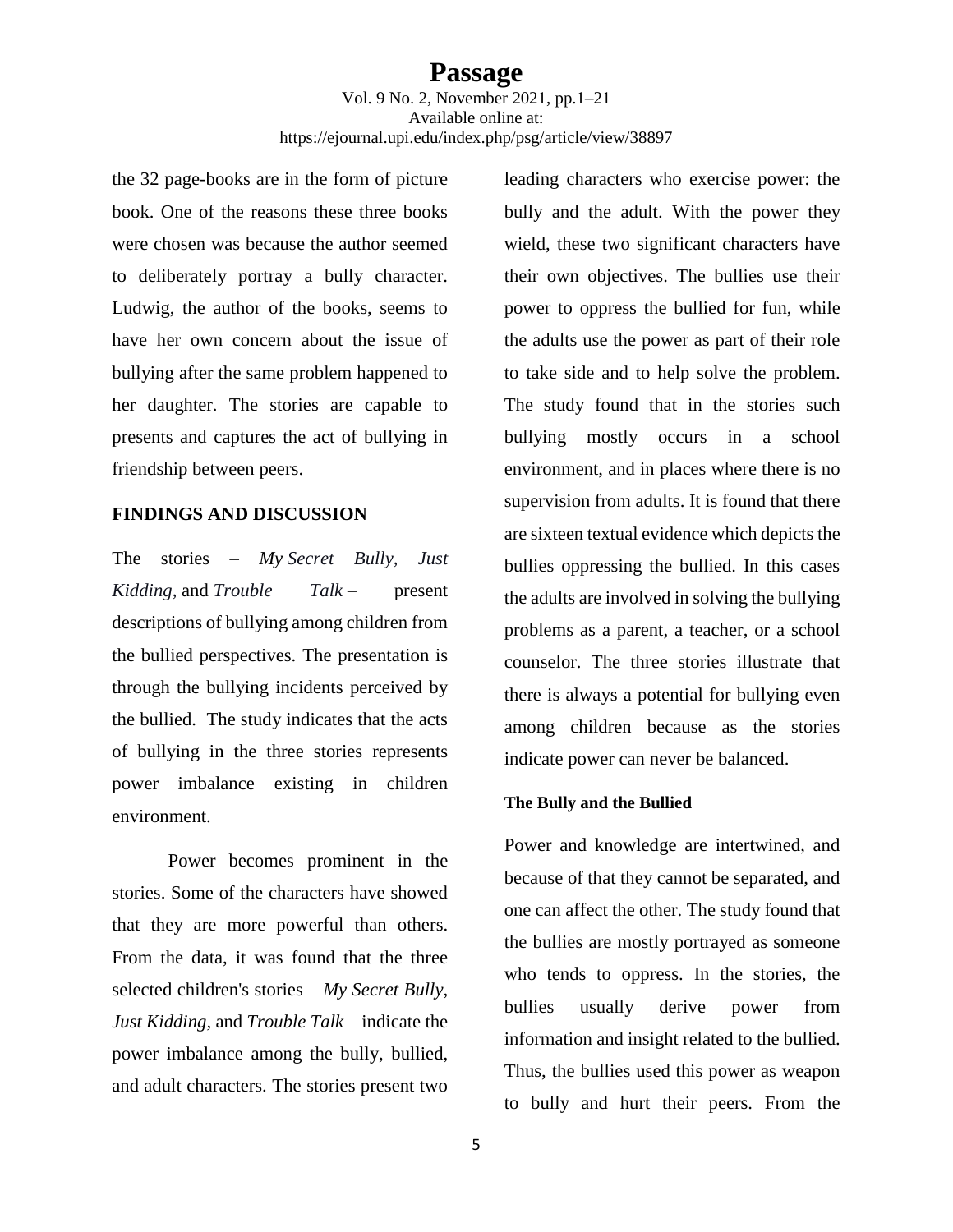Vol. 9 No. 2, November 2021, pp.1–21 Available online at: https://ejournal.upi.edu/index.php/psg/article/view/38897

analysis, verbal and social bullying were the most prevalent forms of bullying in Trudy Ludwig's three books. It frequently takes place in the school environment, whether it's on the field, in class, or in the school bus. Examples for verbal bullying in the three stories can be seen in the following excerpts.

### **MONICA**

*I noticed Katy whispering to a group of girls and looking at me. I went up to them and asked Katie what they were talking about.*

#### KATIE

Oh nothing, **Mon-ICK-a**. I'll tell you later

### **MONICA**

*Then some of the other girls giggled like it really was something and that made me feel bad.*

(p.4)

In the beginning of the story *My Secret Bully*, Monica describes how she was close and a good friend of Katie, but it all changed when out of nowhere Katie turned to be mean to Monica. Katie starts to make fun and to

gossip about Monica to their friends. This make Monica uncomfortable and feel left behind. Not only that, apart from bullying Monica in front of their friends Katie also began to limit Monica's space.

### KATIE

**If you play with her, I won't come over to your host tomorrow**

#### MONICA

*Then she let go of my arm and skipped away as if nothing happened. But something did happen. And it didn't feel right to me.*

*I wasn't sure what to do. I really wanted to get together with Katy, but I wanted to play this with Sarah too. So I just ignored*

#### (p.5)

In the story, it was found that Katie's verbal bullying of Monica was not only insulting, but also threatening. Katie threatens to stay away from Monica if Monica befriend others. Moreover, the study also found that there are also several attempts of Katie gaslights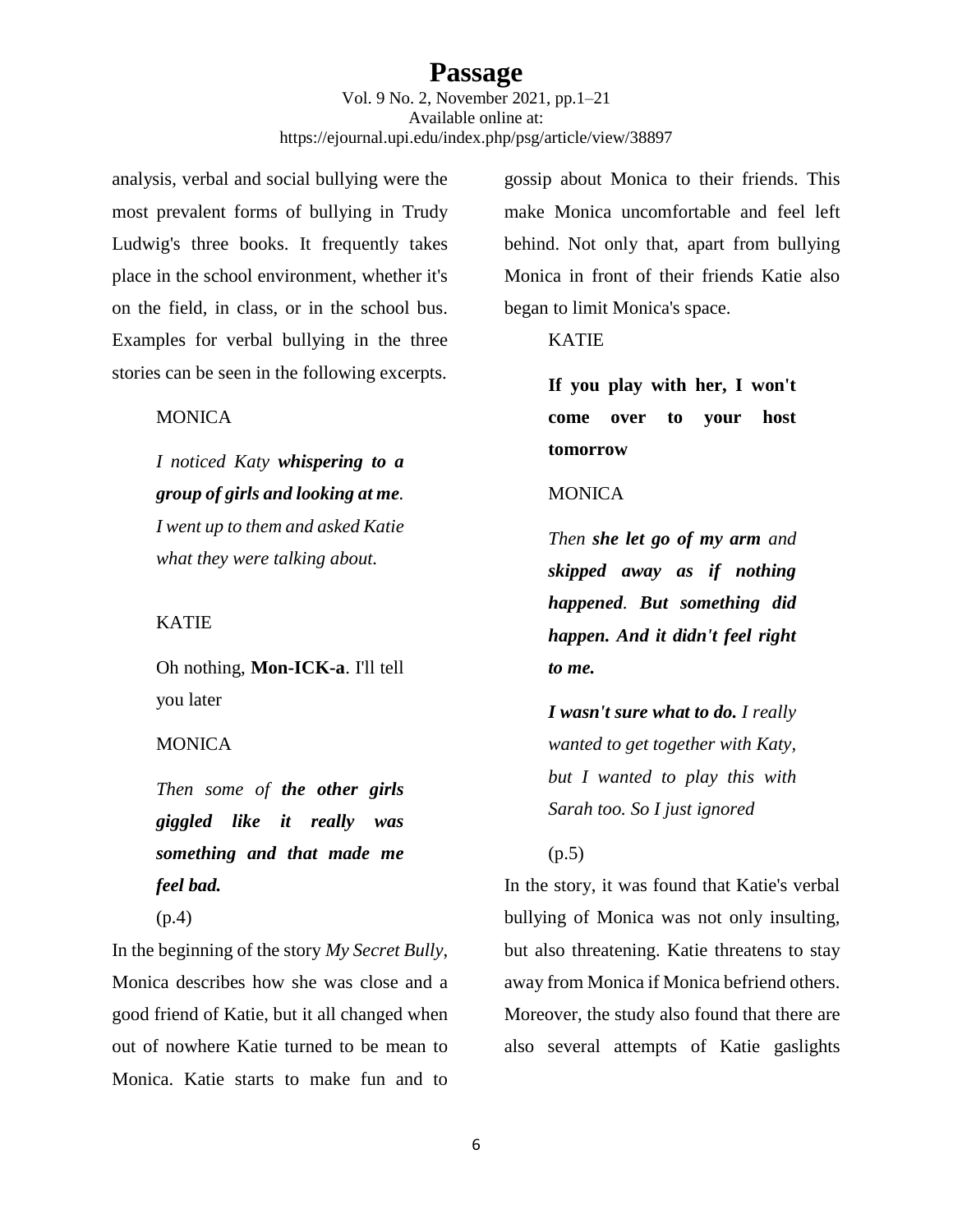Vol. 9 No. 2, November 2021, pp.1–21 Available online at: https://ejournal.upi.edu/index.php/psg/article/view/38897

Monica. Below is one of the examples where Katie tried to gaslight Monica.

**KATIE** 

No I'm not *mad* at you. **You are**  *so-o-o-o sensitive* **about stuff**. Well I have to do my homework see you later

**MONICA** 

# *Maybe she was right, maybe I was too sensitive.*

 $(p.10-11)$ 

As it can be seen from the evidence above, Monica realizes there is something wrong between their friendships, she tries to talk to Katie and ask about the problem, but instead of giving her an explanation Katie gaslighted Monica and said she was too sensitive. Katie's bullying behavior demonstrates that she has the ability to create a discourse in which it seems as if Monica is the one who has problems and is oversensitive about things, leading Monica to question her own sanity.

The exact same thing also happens in the story *Trouble Talk*. Bailey, a new student in Hoover Elementary School, tends to say hurtful things to her friends and it all got worse to the point when she turned into a complete bully. It all started when Bailey, Maya, and Keisha had a sleepover at Keisha's home and played a truth or dare game.

BAILEY

No offense, but **that shirt you're wearing is way too small. Did your clothes shrink or are you just getting fatter?**

Oh c'mon, it's just a game. Besides, I'm doing her a favor by telling her the truth

### (p.6)

From the evidence above, it can be seen that the bully tends to say hurtful things without thinking about the victim feelings. This is described through the way the bully expresses her opinion in a disrespectful way. During the game, Bailey bluntly criticizes Keisha's shirt harshly and even insults Keisha's body.

Another verbal bullying is also found in the story *Just Kidding*. When D.J moved out to his new school, everything was just fine until he got a position as a goalie for his soccer team. This is where Vince, one of D.J's friends, starts bullying D.J and made fun of him in front of their friends.

D.J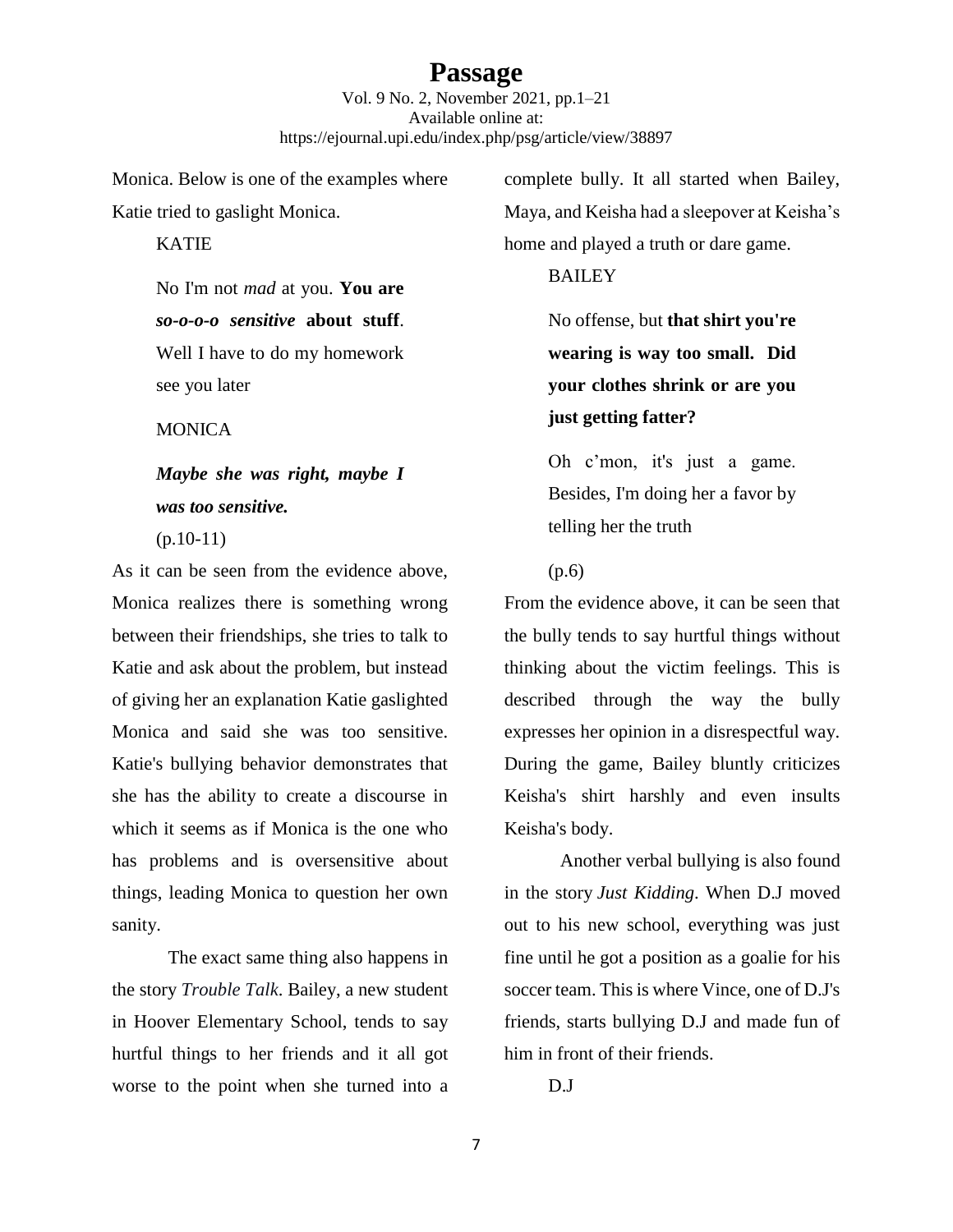Vol. 9 No. 2, November 2021, pp.1–21 Available online at: https://ejournal.upi.edu/index.php/psg/article/view/38897

Hey, Vince! Coach Dibbs said I'd make a great goalie for the team!

VINCE

**Did ya hear guys? D.J.'s gonna be our new** *girlie***!**

*And the kids laughed as Vince pranced around the soccer field with a goofy look on his face* 

D.J

*I laughed along with them because Vince was so funny. But it really bugged me that he made a joke instead of congratulating me.*

(p.7-8)

The study found that verbal bullying is not only in the form of saying hurtful things and threatening its victim but also teasing accompanied by certain movements. In this evidence, Vince is bullying D.J and even make mocking expressions. Seeing D.J laughing too – even though he does not like it – make Vince getting bolder to bully D.J in front of their friends.

Besides doing verbal bullying, several evidences show how the bullies doing

social bullying, as can be seen from the following evidence.

### **MONICA**

*Things didn't get any better after a while. In fact, they got worse. Much worse. It got to the point where no one would play with me at recess. I was all by myself and there was Katie hanging out with my other friends laughing and being all sweet and nice to everyone ... but me.* (p.12) **MONICA** 

*I walked right up to Katie during morning recess, waiting for her to do her worst. She looked at me and started whispering to her circle of friends.* (p.18)

Besides verbal bullying of Monica, the study also found several attempts of Katie trying to influence her friends to be hostile to and stay away from Monica. In order to achieve her purpose, Katie deliberately excludes and spreading rumors about Monica to her friends over and over again until it reaches up to a situation when no one wants to play with Monica. The same thing also happened in the story *Just Kidding*, where Vince, the bully,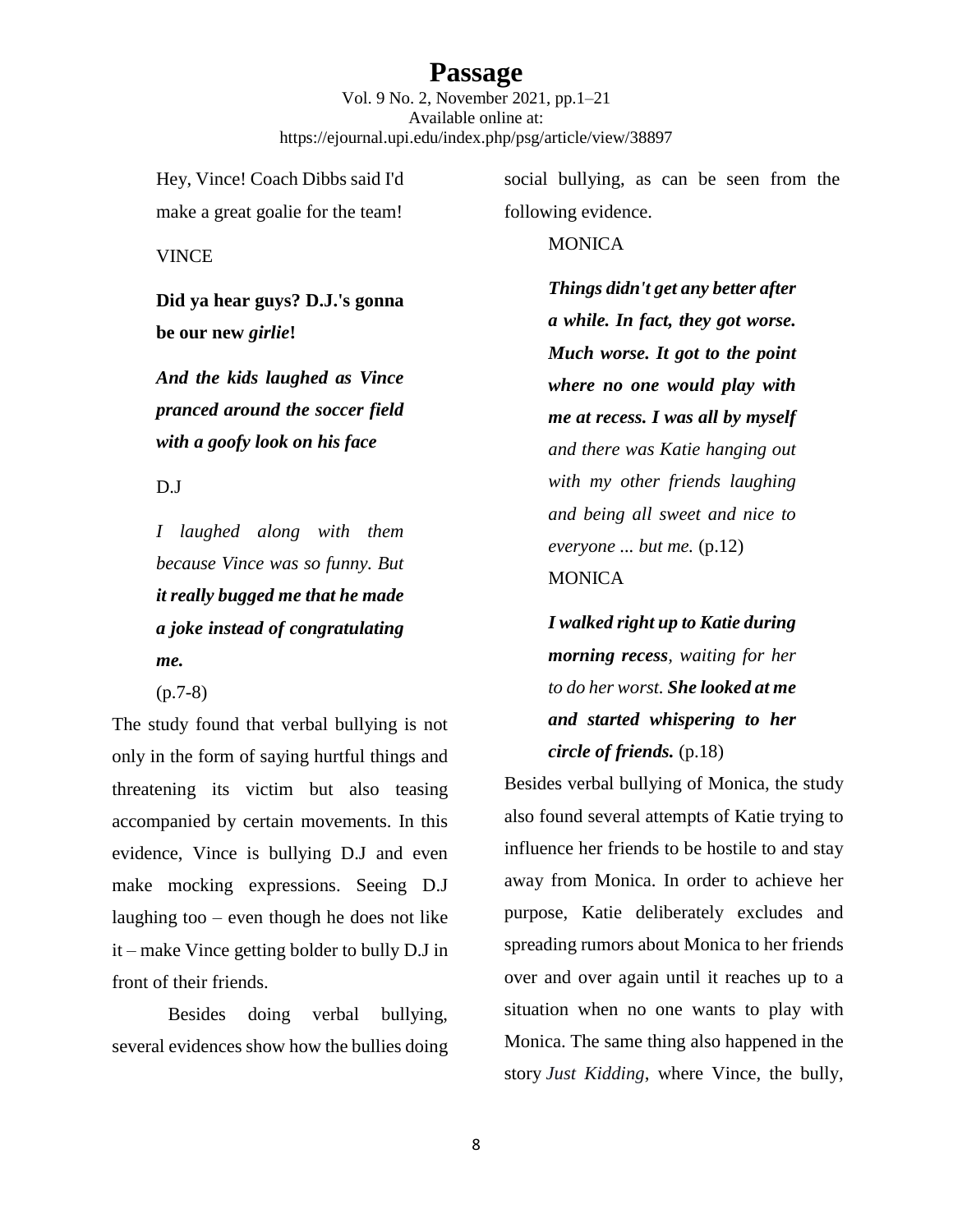Vol. 9 No. 2, November 2021, pp.1–21 Available online at: https://ejournal.upi.edu/index.php/psg/article/view/38897

tries to damage D.J's reputation in front of their friends. The evidence can be seen below.

VINCE

**Hah! You lose, Cody! D.J.'s on your team.**

D.J

*I look at the guys. Nobody says anything about Vince's dumb way of choosing whose team I'm on. Suddenly, I don't feel like playing and I start heading home.*  (p.4)

From the evidence above, it can be seen that the bully intentionally mocks and emphasizes that the losing team must accept D.J in their team. Seeing no protest from the other children seemed to confirm that what Vince said was true. Thus, the image of "a loser" is what the other kid will see in D.J in the future.

This study reveals that in the three stories by Trudy Ludwig bullies used their power in the form of bullying, and the two main types of bullying behavior that emerged the most are verbal and social bullying. Bullies always bully their victims in the school environment, either personally or in front of their friends. This bullying has a bad impact on its victims because the victims

become uncomfortable. In addition, the study found that there is always adults' intervention in solving the bullying problem. These three stories illustrate that basically, children have the potential to exploit imbalanced power, although in the end, they turn to adults in the process of solving the problem.

### **The Role of Adults**

The study found that there is also an imbalanced power play involving adults. It is found through nineteen textual evidence that show how adults using their power. Adults in these three stories are described as having absolute power in the process of solving bullying problem. Raven (2008) categorizes it as legitimate power. It is a condition in which a person or group of people tends to obey someone who has a higher position than the others. In relation to this, a person who has a higher position described as a teacher, a school counselor, or even parents. The following evidences will elaborated more about adults' role in the stories *My Secret Bully, Trouble Talk,* and *Just Kidding* by Trudy Ludwig.

#### MONICA'S MOM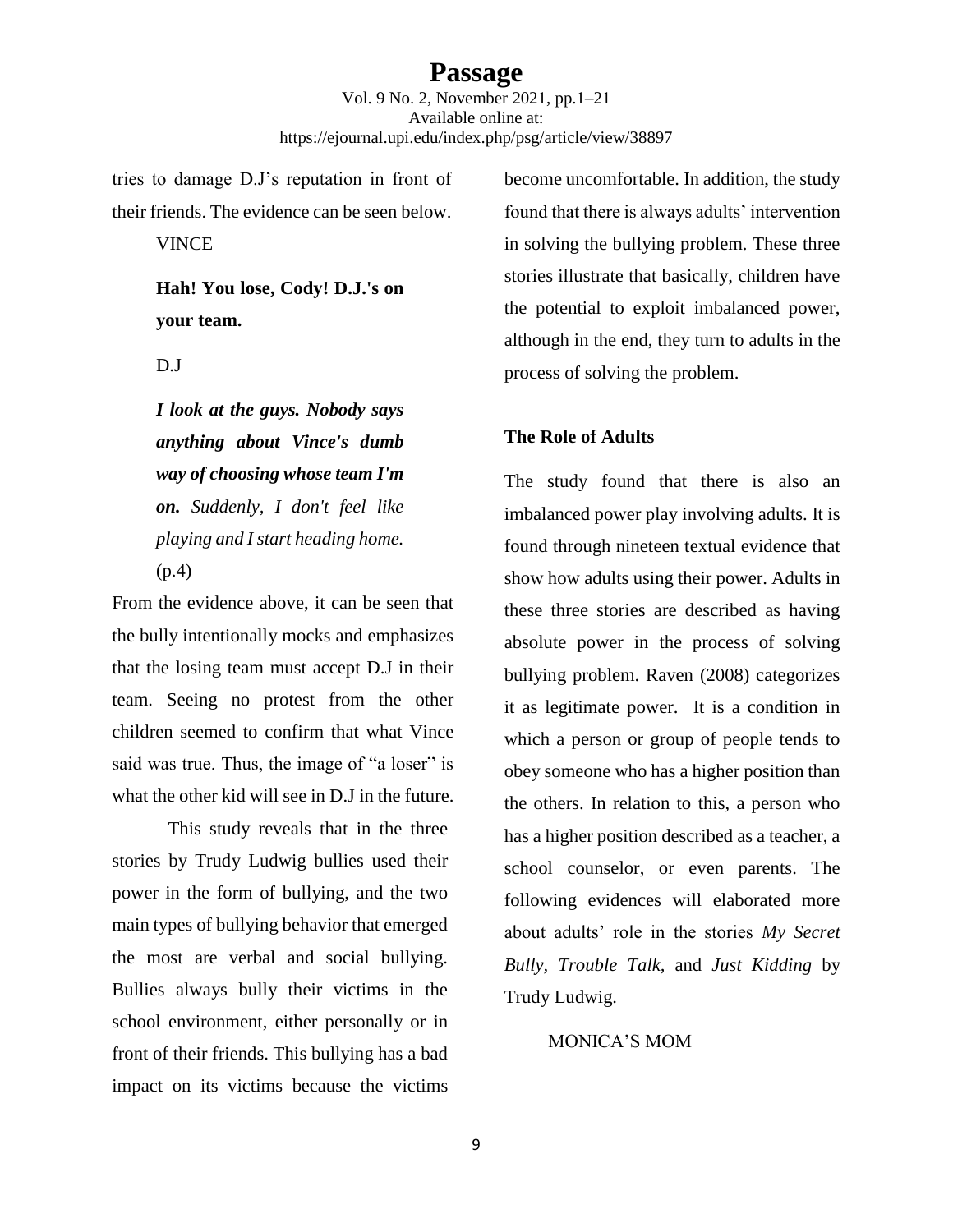Vol. 9 No. 2, November 2021, pp.1–21 Available online at: https://ejournal.upi.edu/index.php/psg/article/view/38897

# **Why don't you give her a call and talk to her about it?**

(p.9)

### **MONICA**

*Mom and I talked about what I could do to stand up for myself. We even did what mom calls "role-playing" where she acted like she was Katie and I got to practice out loud what I wanted to say to her without sounding like a bully myself.* (p.16)

Two evidences above states how Monica's mother helps Monica to deal with Katie by playing a game called "role-playing". It is a game in which Monica's mother played as the bully while Monica played as the bullied. The purpose of this game is to help Monica practice what she wants to say to Katie without being a bully herself.

Therefore, it can be concluded that adults play a significant role in resolving bullying in these three stories. Each of these adults has their own way of helping children deal with bullying, be it through counseling or giving tips. However, the existence of these adults should be questioned because they always emerge later. It is known when the

bullying accident in the three stories occurred, adults were not shown. The study indicates that adults often fail to identify bullying behavior that occurs among children. From the three stories that have been identified, it was found that this adult character appeared and played a role after the bullying incident occurred, and not before. The study argues that the author seems to intentionally bring up the adult role at the end of each story. The appearance of the role of adults that is deliberately shown at the end seems to have a meaning, along with the representation of power imbalanced that is found in the three selected stories.

# **Meaning Construed from the Representation**

The three books *My Secret Bully, Just Kidding,* and *Trouble Talk* have represented imbalanced power play among children, where the problem solving involves the participation of grownups. This power imbalance is shown through the form of bullying that is carried out by one child to another child. The role of adults is always shown as a figure who helps solve the bullying problem, either through counseling sessions with teachers and school counselors, as well as in special ways that were taught by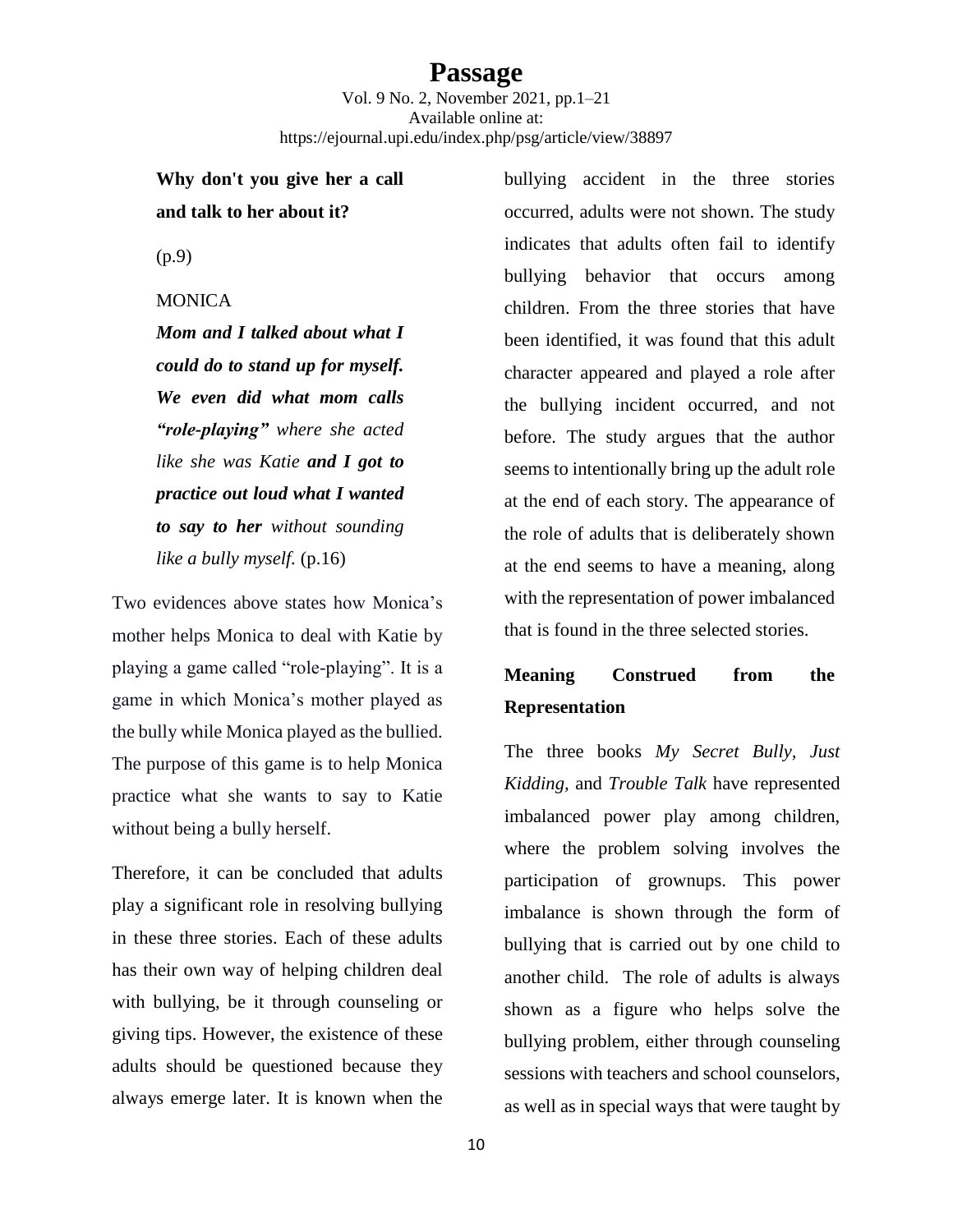Vol. 9 No. 2, November 2021, pp.1–21 Available online at: https://ejournal.upi.edu/index.php/psg/article/view/38897

parents of the bully victims. Such representations in the texts for children indicate that it shows bullying as a serious issue and both teachers and parents must play a role, where these three texts place adults as key figures. Therefore, it can be said that one of the prominent meanings is the effort to raise awareness about bullying. Derived from this, the researcher sees two factors in awareness raising, namely children as a selfaware participant and adults as a knowledgeable participant and as a bystander.

#### **Children as a Self-Aware Participant**

It has been mention before that the bullies get power from the information related to its victims. This shows that actually everyone has power, including children. However, from these three stories it was found that children not only use power to bully others, but also use power to seek help and increase their awareness of bullying issues. This is found through the steps taken by victims of bullying in solving bullying problems that befell them. It can be seen through the following evidence.

#### MRS. RODRIGUEZ

**Why don't you go to the counselor's office and talk with Ms. Bloom?**

MAYA

*It sounded like a good idea. Ms. Bloom always cared about what <i>I* had to say. (p.18)

The evidence above states how Maya, the bullied, in the story *Trouble Talk* decided to follow her teacher's advice to meet and to tell her problem to the school counselor, Ms. Bloom. The meeting is then followed with some advice from Ms. Bloom to Maya, as it can be seen in the following evidence.

### MRS. BLOOM

**In the meantime, Maya,** keep doing what you've been doing, **don't join in and don't pass on rumors. Just change the subject and hang out with kids who make you feel safe.** (p.21)

During her meeting with Ms. Bloom, Maya received guidance and direction on what to do in the future, namely not to pass the rumors and play with children who made her feel comfortable. In the following evidence,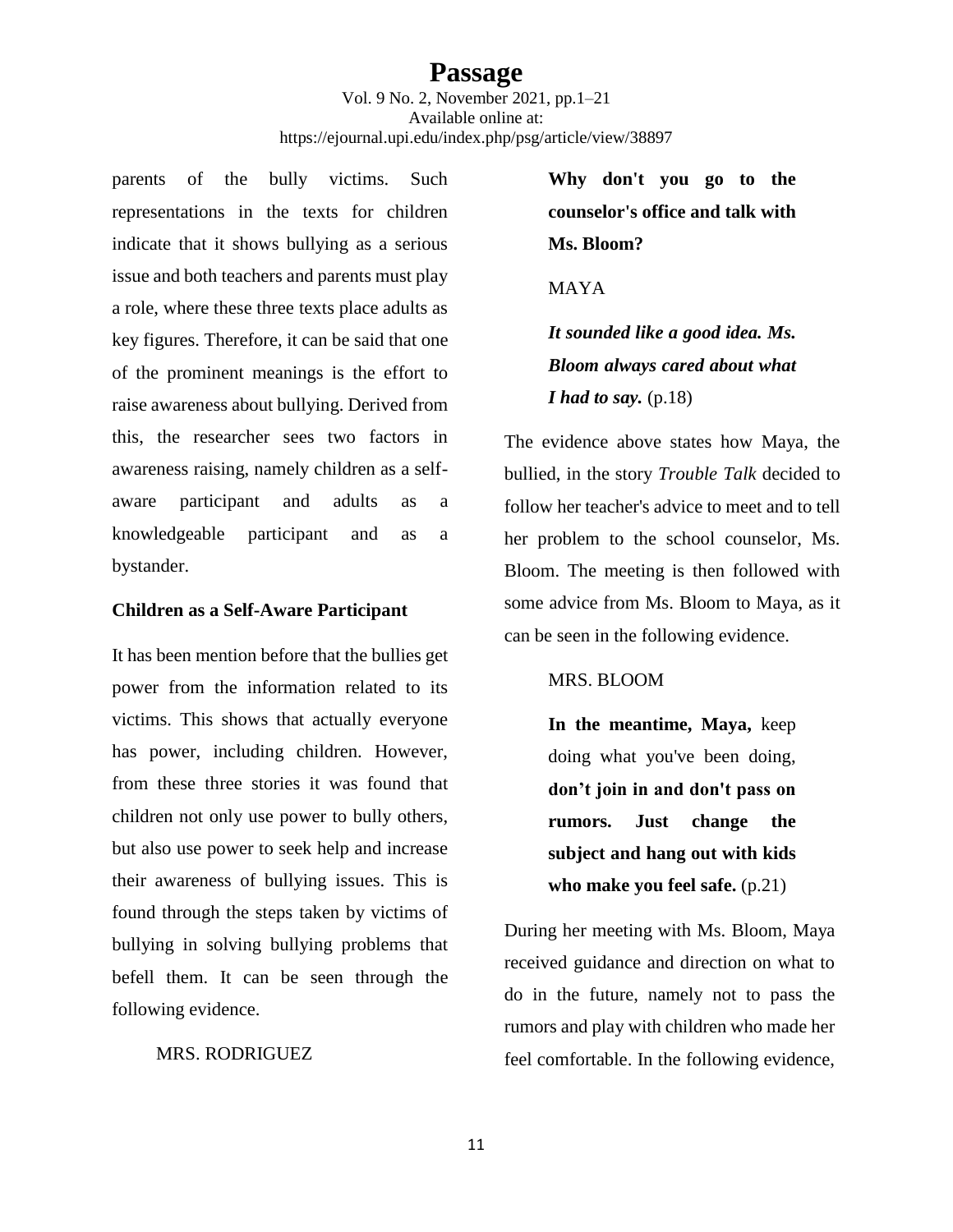Vol. 9 No. 2, November 2021, pp.1–21 Available online at: https://ejournal.upi.edu/index.php/psg/article/view/38897

steps taken by Maya in handling the bully is also elaborated, as it can been seen below.

MAYA

*I ended up staying away from Bailey. I knew it made her sad, but it's hard to be friends with someone you don't trust. And I didn't trust Bailey.* (p.22)

From the evidence above it is found that the bullied decides to follow the school counselor's advice to spend time and play with children who make her feel at ease. The bullied decide to stay away from the bully because she knew she does not trust her. The same thing is also found in the story of *Just Kidding* when the bullied decides to do the same thing like Maya in the story *Trouble Talk*, which is to stay away from the bully. It can be seen through the following evidence.

D.J

*So I followed Mrs. Winter's advice, and Vince eventually stopped bugging me so much. Don't get me wrong. It's fun to kid around with your friends and family. But I learned the hard way that when a joke has a sharp* 

*edge to it, it can cut you to pieces. Now I hang out with Brian, Joe, and Miguel. We horse around and have fun –without "making" fun of each other. And that's just the way we like it.* (p.23)

As it can be seen from the evidence above, after all the bullying incidents and counseling session, D.J eventually follows all of the school counselor's suggestions. This is illustrated through the bully who slowly stops bothering D.J. Furthermore, D.J also learned that if a joke goes too far, it can hurt other people's feelings. In the end, D.J is depicted playing with other children who can make him feel comfortable without feeling like a joke or a loser. Another evidence related to the steps taken by the bullied in the story *My Secret Bully* can be seen in the next evidence.

### **MONICA**

*Will I ever be friends with Katie again? I don't think so. I just want to be around people who really like me.*

*I'm feeling much better about myself these days. I've made new*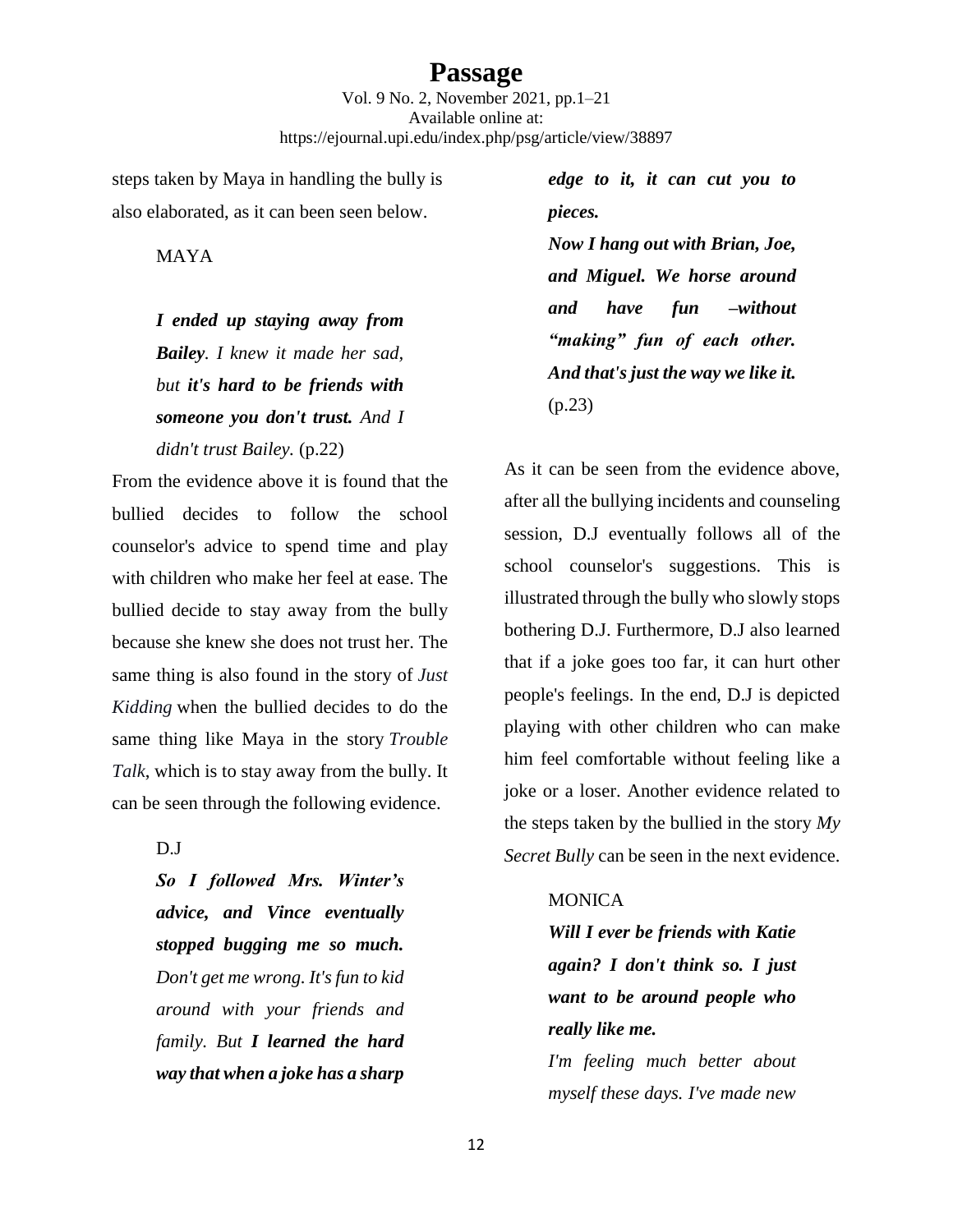Vol. 9 No. 2, November 2021, pp.1–21 Available online at: https://ejournal.upi.edu/index.php/psg/article/view/38897

*friends at school and on my gymnastics team and I don't get stomachaches like I did before. Having a secret bully was eating up my insides. But now that the secret's out I don't feel bad anymore. It's nice to know that whatever I do I'm going to be just fine.* 

(p.20)

The evidence above states how the bullied making decisions in handling the bullying problem she has. From the evidence, the bullied realize how bad it was for having a secret bully and she does not want that kind of treatment from her friendship anymore. Thus, Monica made a clear decision for not to be friends with the bully ever again, and only wants be friends with kids who really likes her.

Therefore, it can be concluded that awareness can also be raised among children and taught explicitly. This awareness can be provided through guidance by adults, both school counselors and parents. The steps taken by these children in increasing awareness are, first, telling their problems to adults. Second, follow the advice given. Finally, keep away children who like to bully

others and play with children who can respect each other.

# **Adults as a Knowledgeable Participant and as a Bystander**

The data analysis reveals that in the stories power is not only exercised by children, but also adults. Foucault (1982) states that when someone exercises power and the stronger his exercise on power, the better he controls discourse. In relation to this, adults have power to create discourse and say that bullying should be taken lightly or seriously. Based on the analysis, adults in the stories are divided into two, both those who are serious about the bullying problem and those who take it lightly. The difference of each response can be seen from the following evidence.

### MAYA

*Ms. Bloom said that she would work with Bailey to turn her trouble talk into healthy talk. She'd also speak to the rest of the kids about not spreading rumors.*

#### MRS. BLOOM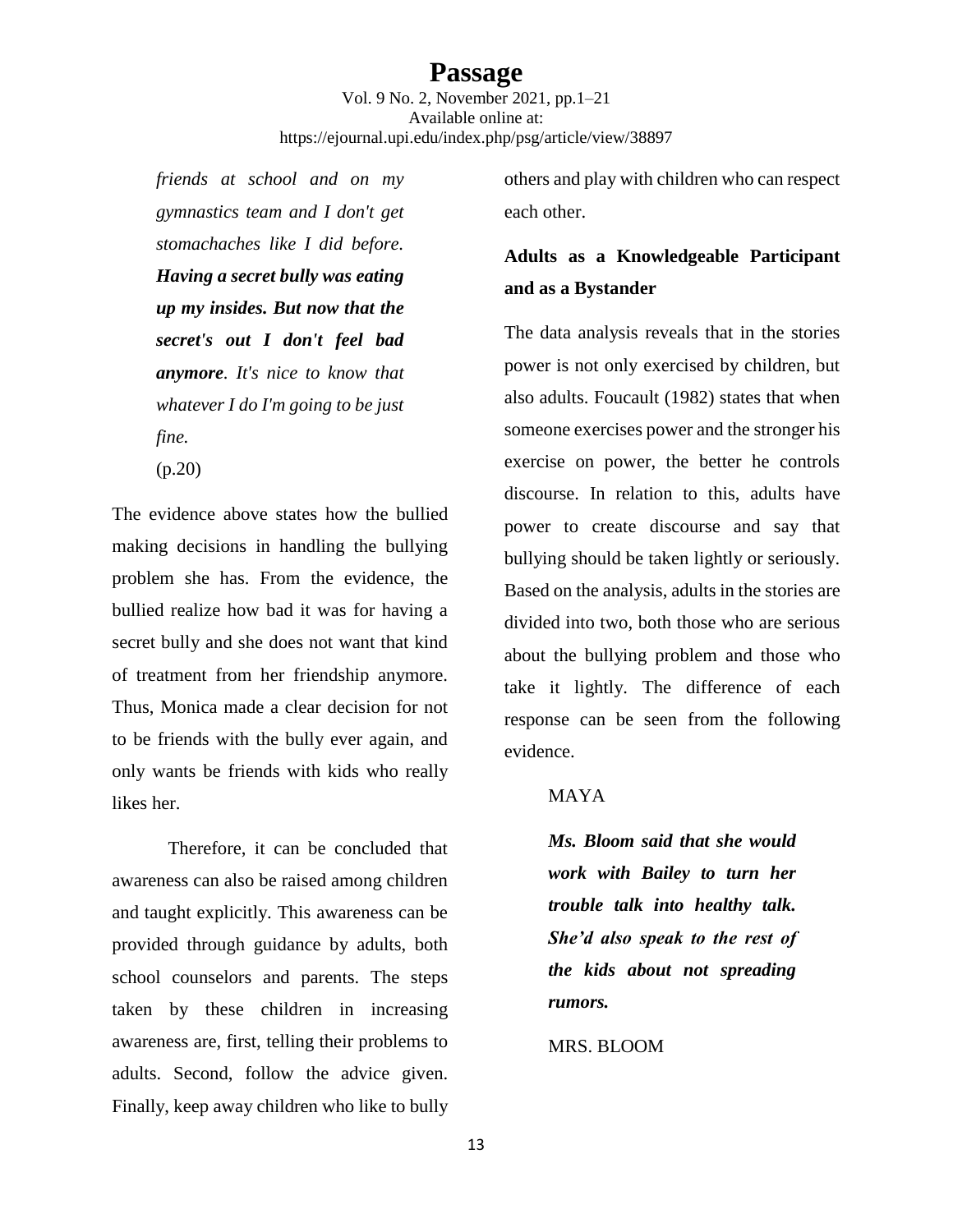Vol. 9 No. 2, November 2021, pp.1–21 Available online at: https://ejournal.upi.edu/index.php/psg/article/view/38897

In the meantime, Maya, **keep doing what you've been doing, don't join in and don't pass on rumors. Just change the subject and hang out with kids who make you feel safe.** (p.21)

The evidence above shows a conversation between Maya, the bullied, and Mrs. Bloom, the school counselor, after Maya tells her about the problem she has with Bailey, the bully. During the counseling there is a problem solving and giving suggestion process between the bully victim and the school counselor. By providing guidance and suggestions, the bullied will most likely to be more aware and know what to do next. Thus, the study also found a similar thing when the bullied try to talk to parents, as it can be seen from the following evidence.

#### MONICA

*Mom says there are some problems in life that aren't easily solved and this is one of them. But it helps to know that I'm not alone.*

#### **MONICA**

*Mom and I talked about what I could do to stand up for myself.* 

*We even did what mom calls "role-playing" where she acted like she was Katie and I got to practice out loud what I wanted to say to her without sounding like a bully myself.* (p.16)

Based on the analysis of the evidence above, it was found that just like teachers and school counselors, the role of parents is also very much needed in dealing with bullying that occurs among children. When there is sharing and discussion between parents and children, the child will tend to be more open and relieve that she is not alone in experienced this problem. Conversely, when adults tend to underestimate the discourse of bullying that occurs among children, then what happens is only confusion and give another burden for the children. This depiction is shown in the data below.

> MONICA'S BABYSITTER **That's just the way girls are, so you better get used to it.** (p.16)

The excerpt above is a response given by the caregiver of one of the victims of bullying when she told the problems that she has between her and the bully. The response that tends to be underestimate is a proof that this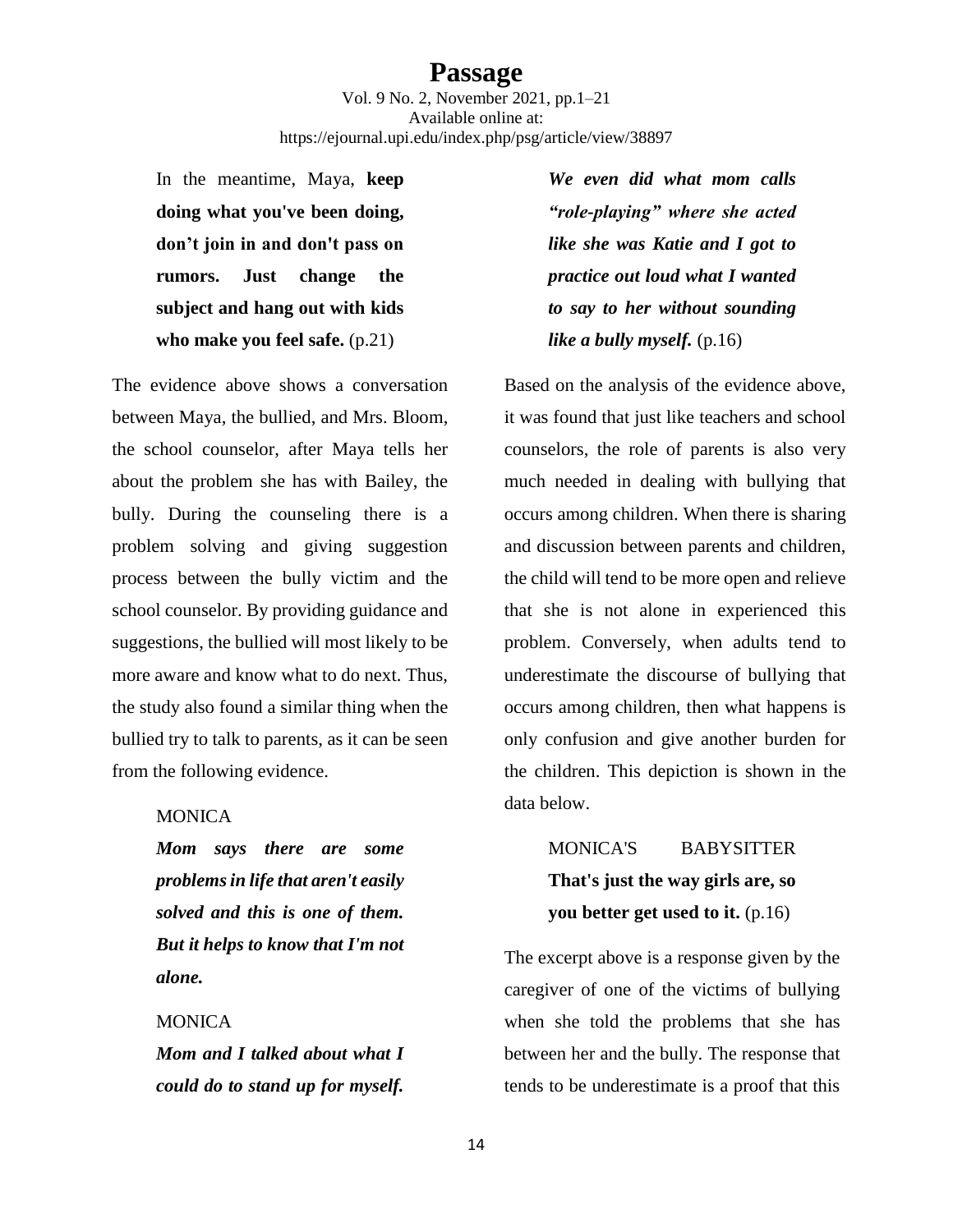the problem of bullying has occurred since a long time ago and people seem to normalize it.

The two adult responses above show a very significant difference in the handling of bullying that occurs among children. When adults are responsive to reports from victims, the steps usually taken are guidance for both bullied and bullies, as well as tips for dealing with bullies. On the other hand, if adults are not responsive and tend to underestimate the discourse of bullying among children, these children tend to be confused and cannot do anything because they do not have the power to confront the statement. This research has shown that adults has power to determine and give a discourse to children that bullying can be considered important or trivial.

Based on the characters analysis above, the stories *My Secret Bully, Just Kidding,* and *Trouble Talk* have succeeded to represent power imbalance among children. To show power imbalance among children, the author of the stories put power play into the children's discourse so that each of the characters exercises the power to carry out their agendas. Within the agendas is the use of power to bully others.

In relation with this, bullying as a discourse is seen as all ideas and viewpoints on how this act of aggressive behavior is described. It manifested through actions, words, and deeds done by the bully to the bullied. From the stories, bullying can occur among children as long as the children are aware of their power. Through the stories, it can be said that in the three books bullying was portrayed in an arresting manner so that it may have raised awareness about bullying problems among children. In addition, illustrations also have functioned as a reminder of adults' role in the children environment. This indicates the author believes that there should always be an adult there to help and resolve the problem; these three books demonstrate that they do not believe that children can address bullying problems on their own and that adults must always be present to help. This reinforces the study's argument that there is authorial intention in highlighting the adults' role at the end of each story.

The bullying contained in these texts is also very relevant to the current situation in society. For so long, society has only focused on the issue of bullying which only appears among teenagers and adults, when in fact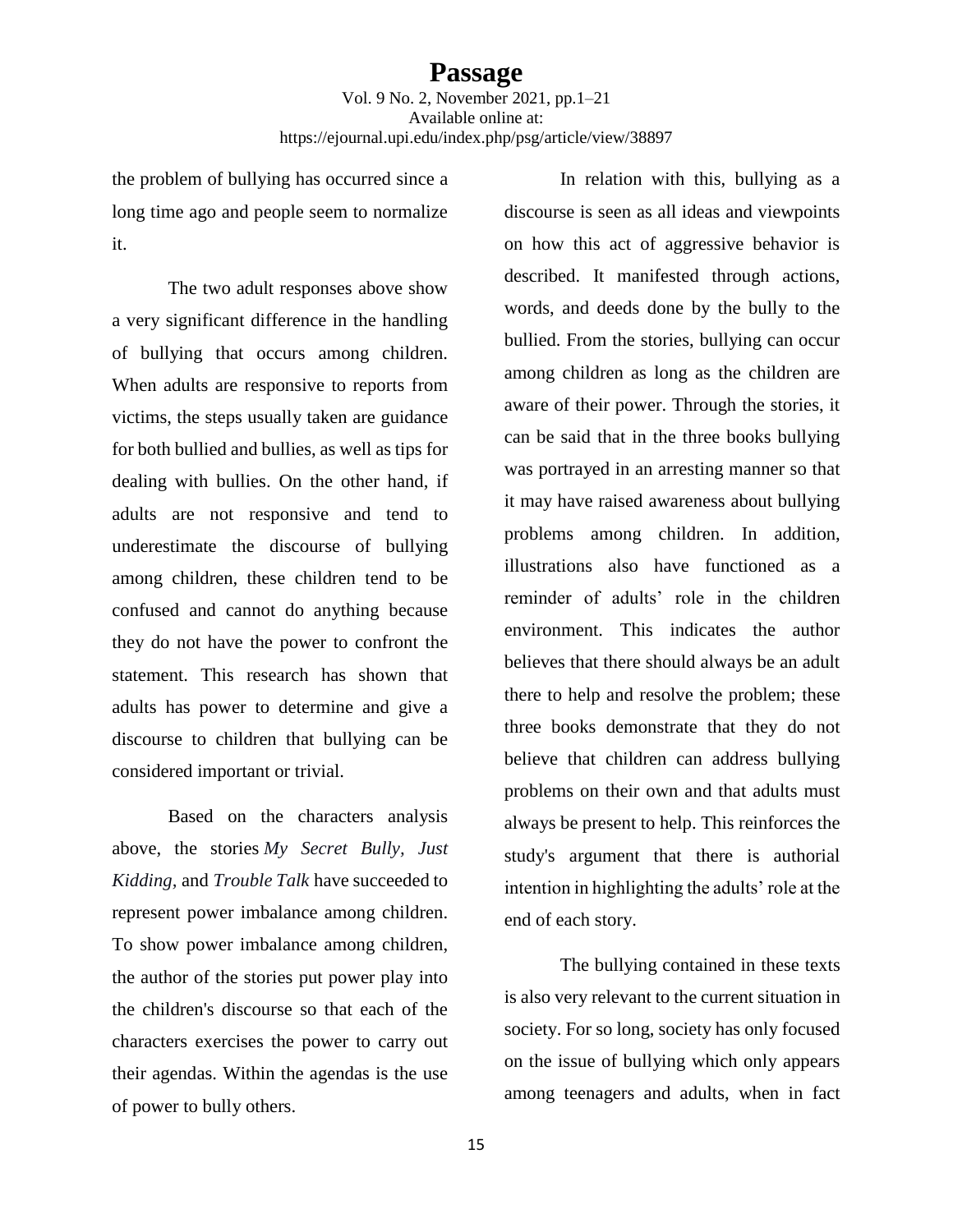there is a potential of bullying among children. In this case, Trudy Ludwig, the author of the three stories, places power as part of children's discourse, and in the interaction among children, there is a child who claims power because she/he dares to determine discourse. This power is then exercised in the form of bullying. However, the discourse stopped when there are more mature people who seized the discourse, or in this case adults. This shows that actually everyone has power, including children, and each of these children has their way and purpose of using power. Orientation activities carried out by students in schools is an example of bullying relevant to our today's society. Orientation activities are one of the activities carried out every year in order to welcome new students, in this activity students who become activity administrators are usually given the power to make activity plans during the orientation period, including making provisions such as what items must be brought by the new students during the orientation period. Not only making rules and regulations, students who manage this activity are usually also given the power to make punitive sanctions for new students who violate, and not

infrequently these sanctions lead to hazing. From the orientation, the school seems to institutionalize and strengthens the power given to students which makes bullying is hard to get rid of.

This research has made me believe that the environment where children grow and develop is extremely prone to bullying. I agree with Trudy Ludwig that awarenessraising needs to be spread through children's books like this so that teachers and parents become realize and aware of issues like this in children's environment, considering the fact that adults play a significant role in stopping and preventing bullying from happening again. Therefore, from the analysis of the stories and the example of how bullying is done in our society, we need to be careful and alert to children's activities because the possibility of bullying is always there anytime and anywhere. With the stories that raise the issue of children bullying, it is hoped that it can increase both adult and children awareness that bullying can occur only with the presence of power imbalance.

Thus, for me, bullying in elementary schools or among students is a severe problem that requires immediate treatment. Hence, grown-ups need to be aware of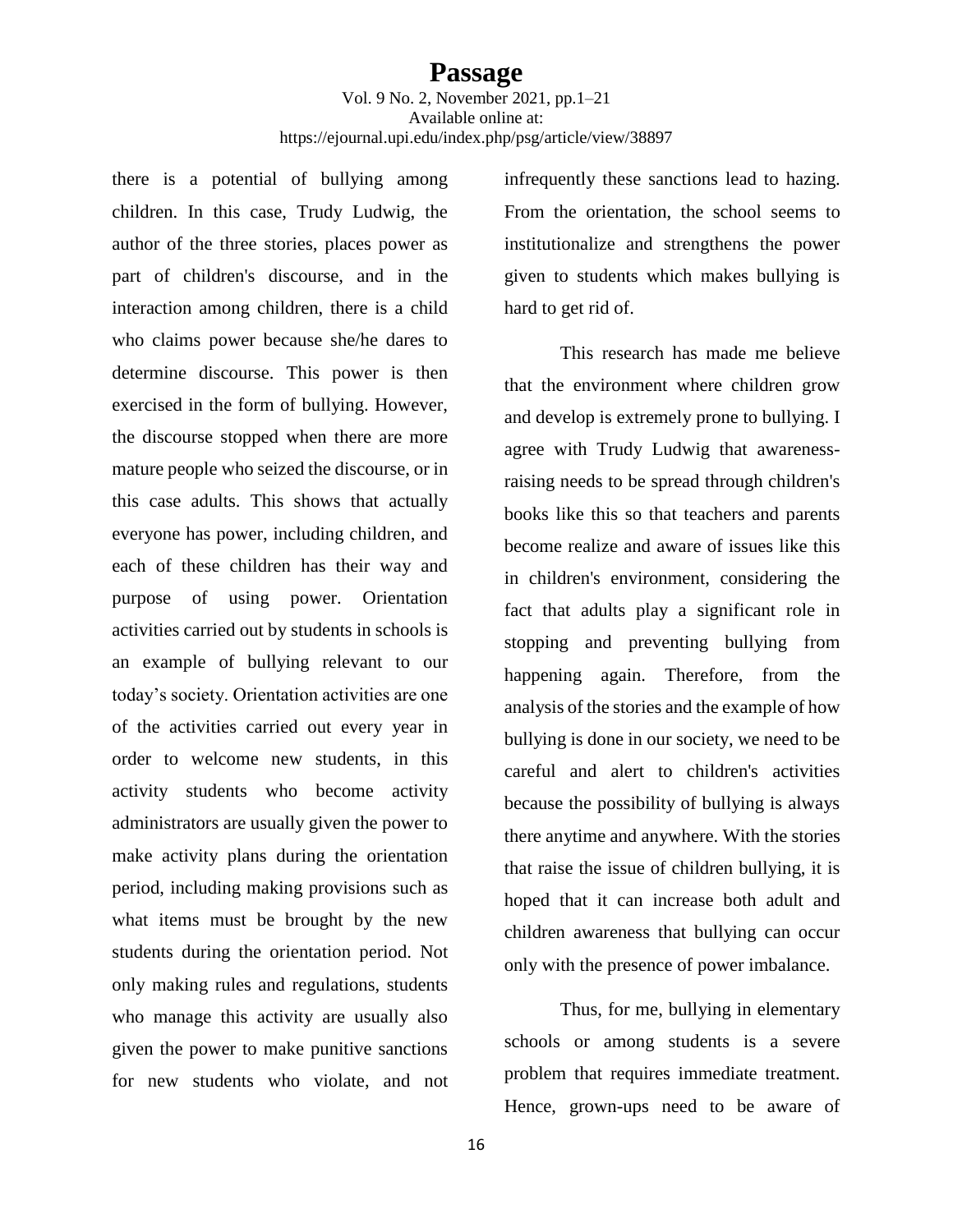bullying potentials and have to prioritize their role in children interactions and put forward their role in solving bullying problems in children's environments. The problem of bullying is fundamental, where bullying at the elementary school level must be stopped, lest this bullying act be institutionalized. By realizing the large role of adults in these three stories it is only logical that bullying knowledge must be spread more widely among adults. It is because adults have the capability to spread awareness to their children and surroundings. The study argues that adults should be aware of their role, that they have the power to stop bullying and create a discourse that bullying is a serious issue and requires serious handling as well. Adults also must not be bystanders and must not be the masters of discourse that underestimates children's problems.

Other than that, by addressing the issue of bullying in children's books, it will most likely create a connection between the children with the story characters and their feelings, which can help them develop selfconfidence, empathy, and insight. In addition, children will learn how important it is to share their problems with trusted adults, it can be their parents, teachers, or a school

counselor. Bullying books help children comprehend behavioral issues while also encouraging them to come up with solutions. Thus, children may also learn valuable knowledge from these books that may help them in their life. I believe that publications like this should be written and distributed in Indonesia and that teachers and parents should be given more information about bullying.

The findings of this study appear to be in accordance with previous research conducted by Lashley (2015) on how bullying is presented in young adult literature. However, in contrast to this study, which highlights the act of bullying to construct representations and meanings construed from Ludwig's children's books, Lashley's study focuses on the story's elements of actions and connect the concept of bullying to see how bullying affects people, group, and social classes.

Substantially, even when the stories are fictional, aspects within the stories exist in the real world. Therefore, stories like this deserve to be disseminated, aside from enjoyment to the readers, they can also serve as enrichment for teachers for class discussions. In other words, the lessons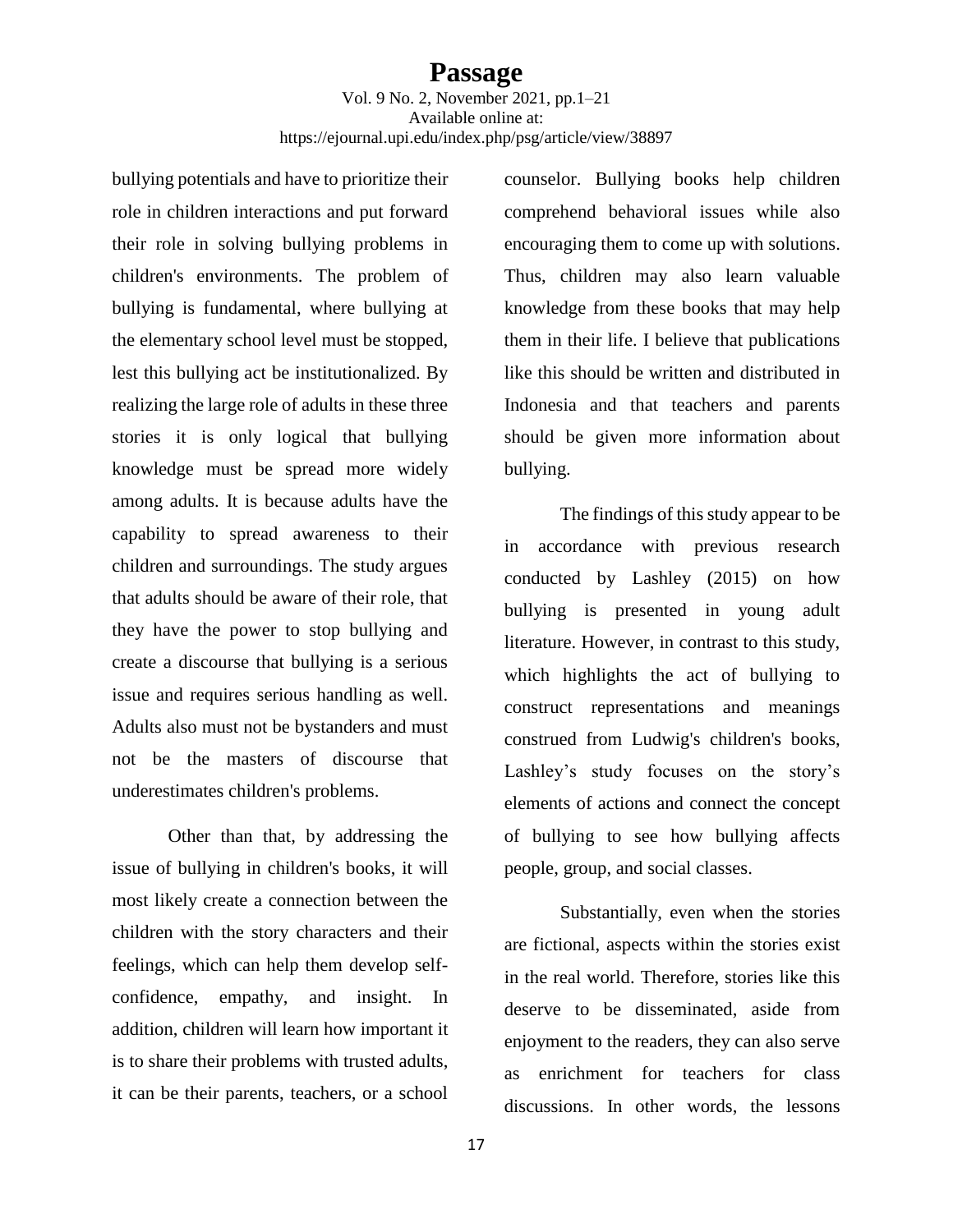contained in the stories may reflect the actual world where power is present anywhere and anytime, including in children's discourse, and anyone who has power has the ability to do anything including constructing discourses.

### **CONCLUSION**

The study aims to discover the representation of acts of bullying in the three selected stories *My Secret Bully, Just Kidding,* and *Trouble Talk* by Trudy Ludwig. Based on the data analysis, the study reveals that bullying activities shown in the three stories represent power imbalance in the children's environment and there are two leading characters who possess their power: the bully and the adult. The bullies in the stories are portrayed as children who likes to oppress their peers, as it is found through sixteen evidence. The adult, on the other hand, is a figure that exist to help resolving the bullying problem. It is found through nineteen textual evidence in the stories. Using power the bullies gain from information related to the victims, the bullies tend to bully their peers in place that there are no adults' supervision such as on the field, in the class, or even in the school bus. The most common forms of bullying found are verbal and social bullying.

Verbal bullying is carried out not only by bully characters played by girls, but also boys. All forms of verbal bullying such as teasing, taunting, threatening, spreading gossip, mocking, nicknaming, and even gaslighting are found in these three stories.

Furthermore, these three stories by Trudy Ludwig also show the form of social bullying carried out by the bullies in the stories including defamation, deliberately exclude, destroying the victim's confidence, and humiliating the victim in front of many people. These three books have succeeded in showing that children have the potential become bullies. Additionally, adults are also involved in an unequal power play and has a pivotal role in helping children in dealing with the bullying problem. From the analysis it is found that adults always appear in every story and are described as helping figures such as parents, teachers, and school counselors. These adults help by providing a space for the bullied to talk about the problem they face. Thus, the steps taken by adults are to provide guidance and tips for dealing with bullies. This finding confirms Foucault's (1982) idea that power spreads through society and anyone has a potential to exercise power.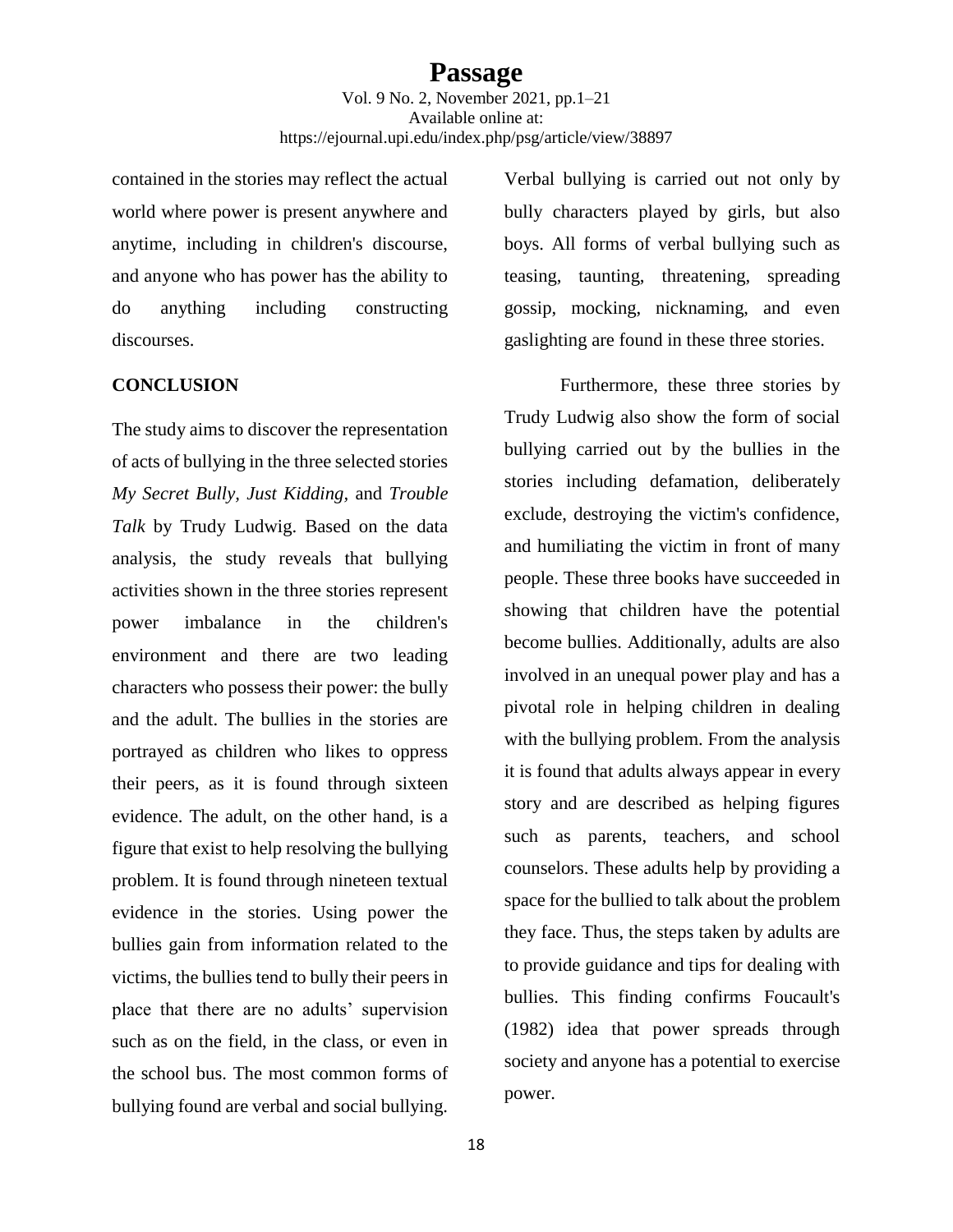The imbalanced power in children's environment is a representation of what our society needs to do. People should be more aware with the bullying problem. This is something that needs to be considered because bullying is part of an issue that is continues to be a concern for society and both children and adults must be prepared to deal with things like this. In view with this, awareness raising can be grown by providing guidance and introduction to bullying and how to overcome bullying itself. This study reveals that once children are aware of the bullying problem, then they are aware with the acts of bullying in their surroundings. In addition, adults must be more responsive, not only in dealing with bullying but also in identifying this issue earlier. Adults must also avoid being bystanders and masters of a discourse that ignores children problem. Bullying books assist both children and adults in understanding the bullying problem while also motivating them to devise resolutions. As a result, both children and adults may learned from these books that might aid them in their daily lives. The study points out the idea that awareness-raising on bullying can be socially construed through the representation of power imbalanced. As a consequence, this study strengthen the view of power play can be found in children's discourse through acts of bullying.

#### **REFERENCES**

- Abraham, M. H. (1957). *A glossary of literary terms*.
- Adedoyin, O.B., (2020). *Qualitative Research Methods*. Near East University.
- Ansary, N.S., Elias, M.J., Greene, M., Green, S. (2015). *Guidance for Schools Selecting Antibullying Approaches*, 44 (1), doi: 10.3102/0013189X14567534
- Athealth. (2014). *Bullying – Where does bullying occur?*. Retrieved January 31, 2014, from [https://athealth.com/topics/bullying](https://athealth.com/topics/bullying-where-does-bullying-occur/)[where-does-bullying-occur/](https://athealth.com/topics/bullying-where-does-bullying-occur/)
- Craig, W., Pepler, D. (2007). *Responding to Bullying: What Works?*. Sage Publications.
- Entenman J., Murnen T.J., Hendricks, C. (2005). *Victims, Bullies, and Bystanders in K–3 Literature. , 59(4), 352–364.* doi:10.1598/rt.59.4.5
- Foucault, M. (1980). Power/Knowledge: *Selected Selected Interviews and Other Writings 1972-1977*, ed. Colin Gordon. New York: Pantheon
- Foucault, M. (1982). The Subject and Power. *Critical Inquiry, 8*(4), 777-795.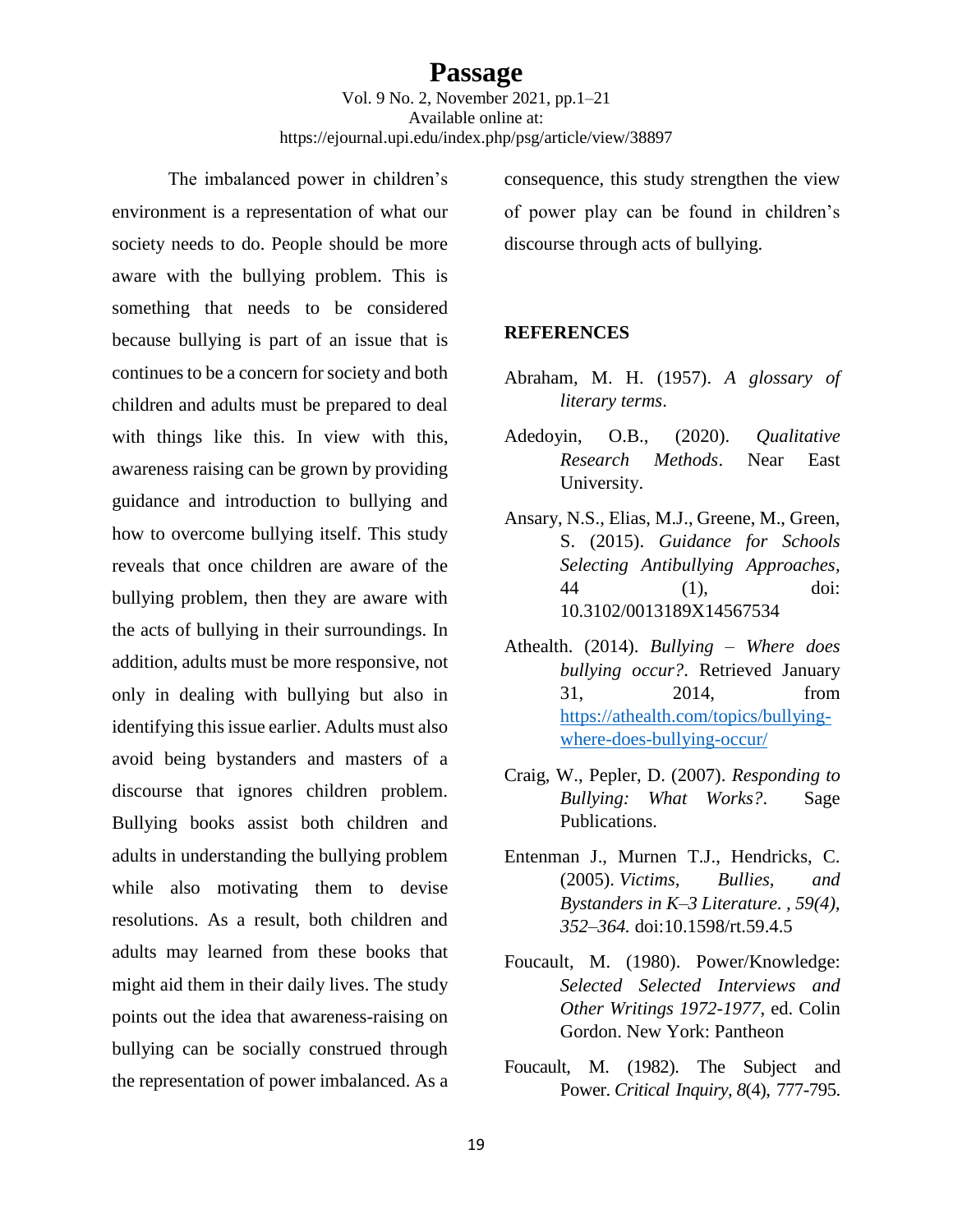Vol. 9 No. 2, November 2021, pp.1–21 Available online at: https://ejournal.upi.edu/index.php/psg/article/view/38897

Retrieved August 1, 2021, from <http://www.jstor.org/stable/1343197>

- Graham, S. (2016). *Victims of Bullying in Schools. Theory Into Practice, 55(2), 136– 144.* doi:10.1080/00405841.2016.11 48988
- Gregory, K., Vessey, J. (2004). Bibliotherapy: A strategy to Help Students With Bullying. The Journal of School Nursing, 20:3, 127-33.
- Hall, S. (1997). Representation: *cultural representation and signifying practices*. London: Sage Publications & Open University
- Indonesian Child Protection Commission. (2020). Retrieved February 10, 2020, from [https://www.kpai.go.id/berita/sejuml](https://www.kpai.go.id/berita/sejumlah-kasus-bullying-sudah-warnai-catatan-masalah-anak-di-awal-2020-begini-kata-komisioner-kpai) [ah-kasus-bullying-sudah-warnai](https://www.kpai.go.id/berita/sejumlah-kasus-bullying-sudah-warnai-catatan-masalah-anak-di-awal-2020-begini-kata-komisioner-kpai)[catatan-masalah-anak-di-awal-2020](https://www.kpai.go.id/berita/sejumlah-kasus-bullying-sudah-warnai-catatan-masalah-anak-di-awal-2020-begini-kata-komisioner-kpai) [begini-kata-komisioner-kpai](https://www.kpai.go.id/berita/sejumlah-kasus-bullying-sudah-warnai-catatan-masalah-anak-di-awal-2020-begini-kata-komisioner-kpai)
- Lashley, K. (2015). "Fire is catching!" and So Is Bullying. *Bullying in Popular Culture: Essays on Film, Television and Novels*, 91.
- Lynch, R. A. (2014). Foucault's theory of power. In *Michel Foucault* (pp. 21- 34). Routledge.
- Marleku, Alfred. (n.d). Representation the production of meaning through language. (s.n) Retrieved from [\(PDF\)](https://www.academia.edu/1103465/Representation_the_production_of_meaning_through_language)  Representation - [the production of](https://www.academia.edu/1103465/Representation_the_production_of_meaning_through_language)  [meaning through language | Alfred](https://www.academia.edu/1103465/Representation_the_production_of_meaning_through_language)  [Marleku, PhD -](https://www.academia.edu/1103465/Representation_the_production_of_meaning_through_language) Academia.edu
- Meyer, E.J. (2011). New solutions for bullying and harassment. In E.J. Meyer (Eds), A post-structural, feminist approach, doi: 10.1017/CBO9781139226707.013
- Mohajan, H. K. (2018). Qualitative research methodology in social sciences and related subjects. *Journal of Economic Development and People*, 7:1, 23-48, doi: 10.26458/jedep.v7i1.571
- National Bullying Helpline. (n.d). Gaslighting at work – spotting the signs of subtle workplace bullying. Retrieved from [https://www.nationalbullyinghelpline](https://www.nationalbullyinghelpline.co.uk/gaslighting.html#:~:text=Gaslighting%20is%20classic%20abuse%20of%20power) [.co.uk/gaslighting.html#:~:text=Gasl](https://www.nationalbullyinghelpline.co.uk/gaslighting.html#:~:text=Gaslighting%20is%20classic%20abuse%20of%20power) [ighting%20is%20classic%20abuse%](https://www.nationalbullyinghelpline.co.uk/gaslighting.html#:~:text=Gaslighting%20is%20classic%20abuse%20of%20power) [20of%20power.](https://www.nationalbullyinghelpline.co.uk/gaslighting.html#:~:text=Gaslighting%20is%20classic%20abuse%20of%20power)
- National Centre Against Bullying. (n.d). *Types of Bullying*. Retrieved from [https://www.ncab.org.au/bullying](https://www.ncab.org.au/bullying-advice/bullying-for-parents/types-of-bullying)[advice/bullying-for-parents/types-of](https://www.ncab.org.au/bullying-advice/bullying-for-parents/types-of-bullying)[bullying](https://www.ncab.org.au/bullying-advice/bullying-for-parents/types-of-bullying)
- Olweus D. (1993). *Bullying at school: What we know and what we can do*. Malden, MA: Blackwell
- Olweus, D. (1994). Bullying at school*: Longterm outcomes for the victims and an effective school-based intervention program*. New York, NY: Plenum Press.
- Olweus, D. (1994). Bullying at school. In *Aggressive behavior* (pp. 97-130). Springer, Boston, MA.

Pfeffer, J. (2010). *Power play*. Harvard business review, *88*(7/8), 84-92.